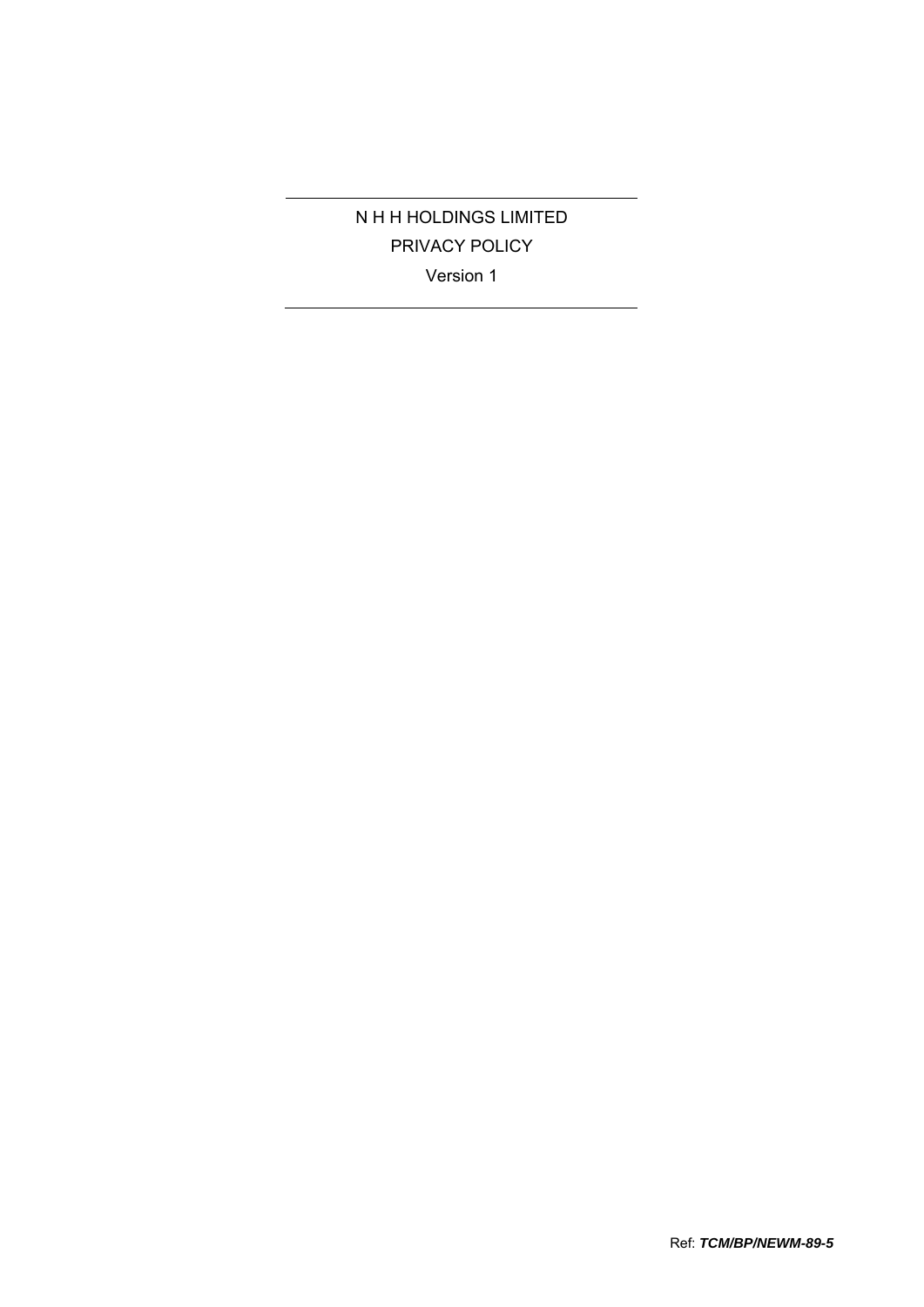#### **CONTENTS**

|                | <b>CLAUSES SUBJECT</b> | PAGE NO. |
|----------------|------------------------|----------|
|                |                        |          |
| 2.             |                        |          |
| 3.             |                        |          |
| 4.             |                        |          |
| 5 <sub>1</sub> |                        |          |
| 6.             |                        |          |
| 7 <sub>1</sub> |                        |          |
| 8.             |                        |          |
|                |                        |          |
|                |                        |          |
|                |                        |          |
|                |                        |          |
|                |                        |          |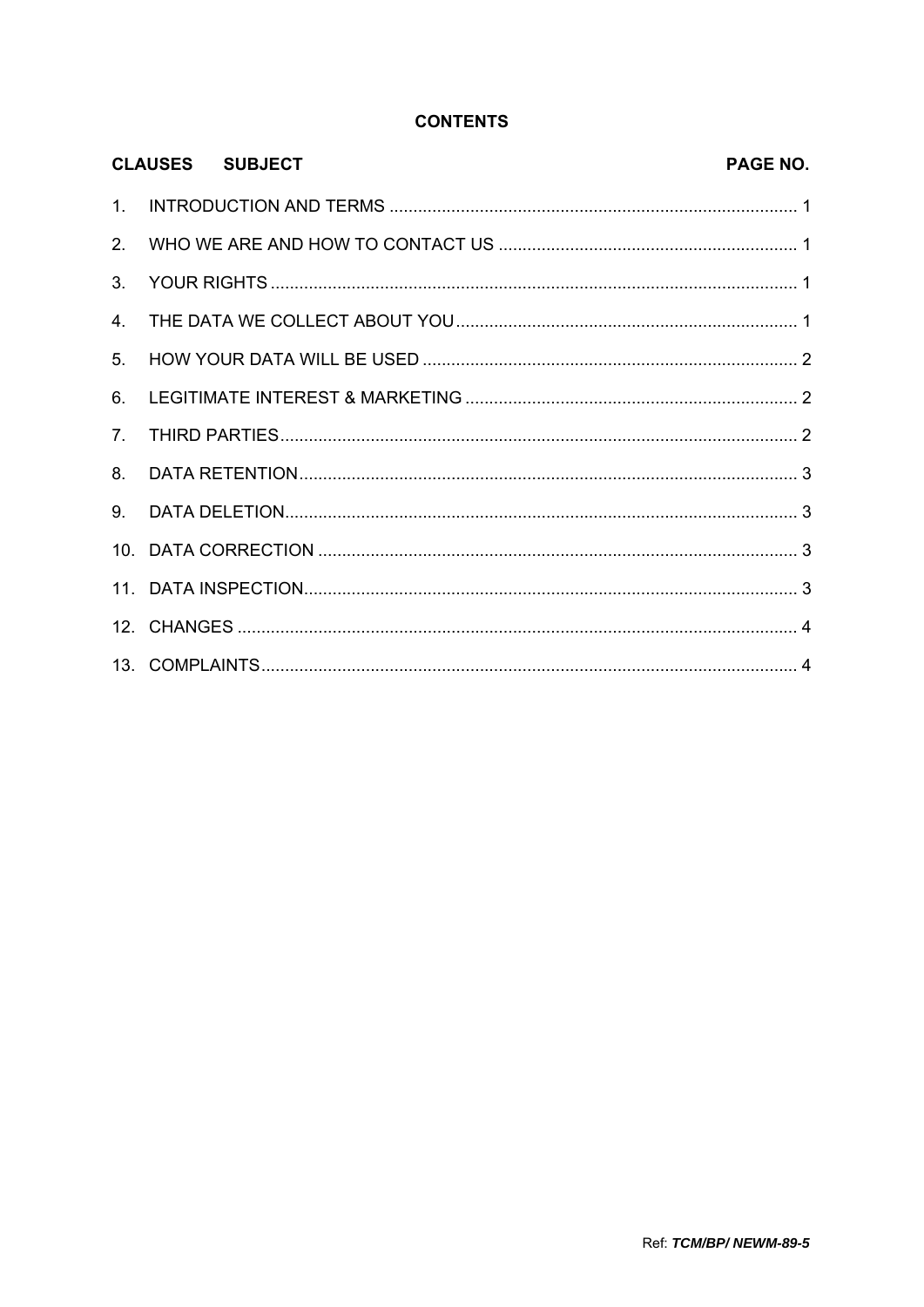## 1. **INTRODUCTION AND TERMS**

N H H Holdings Limited ("We "or "us") are committed to protecting and respecting your personal data and privacy. This privacy and cookie policy relates to our use of any personal data we collect from you from any of our services. Whenever you provide such information, we are legally obliged to use your information in line with all applicable laws concerning the protection of personal data; including the Data Protection Act 1998 (DPA) and The General Data Protection Regulation 2016 (GDPR) together, and with other subsequent laws "**Data Protection Laws**".

## 2. **WHO WE ARE AND HOW TO CONTACT US**

2.1 For the purpose of the Data Protection Laws, the data controller is N H H Holdings Limited, registered company number 08743459. If you want to request more information about our privacy policy or information regarding data protection you should contact us using the details provided below:

FAO: Privacy Officer N H H Holdings Limited 72 Cranford Avenue Exmouth Devon EX8 2QF Email: enquiries@newmansholidayhomes.com

## Telephone: 01395 224066 and ask to speak to the Privacy Officer

# 3. **YOUR RIGHTS**

- 3.1 Under the GDPR your rights are:
	- 3.1.1 **To be informed** We must make available this privacy notice with the emphasis on transparency over how we process your data.
	- 3.1.2 **Access** You are entitled to find out what details we may hold about you and why.
	- 3.1.3 **Rectification** We are obliged to correct or update your details.
	- 3.1.4 **Erasure** This is also known as the request to be forgotten.
	- 3.1.5 **Restrict processing** You have the right to 'block' or suppress the processing by us of your personal data.
	- 3.1.6 **Data portability** You have the right to obtain and reuse your personal data that you have provided to us.
	- 3.1.7 **Object** You have the right to object to us processing your data in relation to direct marketing and or profiling.
	- 3.1.8 **Rights in relation to automated decision making and profiling** We do not use automatic decision making or processing.

## 4. **THE DATA WE COLLECT ABOUT YOU**

4.1 We process Personal data. Personal data we process may include name, address and email address. It also may include IP address and cookies (Website).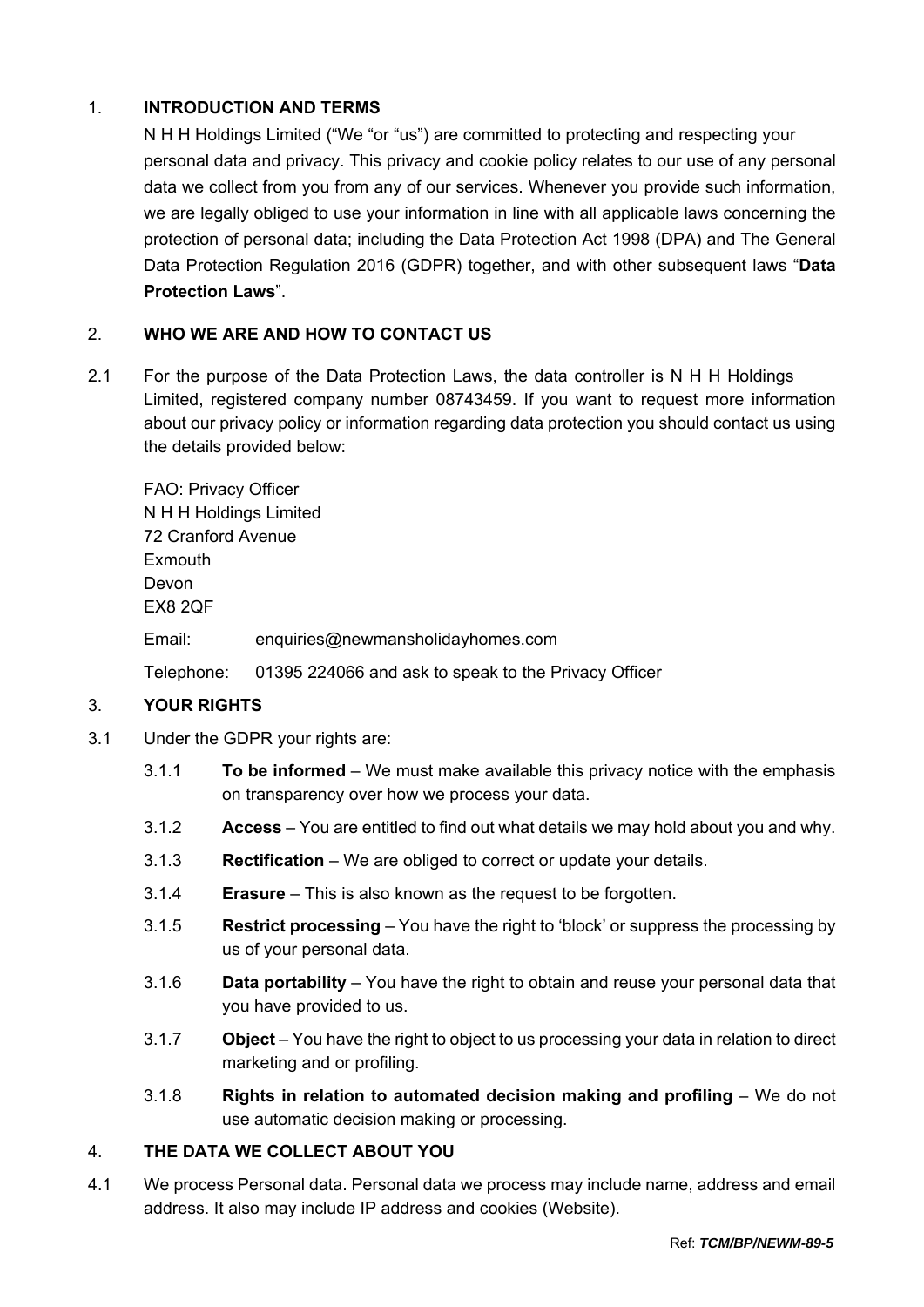- 4.2 Our collection methods are:
	- 4.2.1 Through our website
	- 4.2.2 Through engagement of our services
	- 4.2.3 By communications
	- 4.2.4 Networking
	- 4.2.5 Through engagement of service providers

#### 5. **HOW YOUR DATA WILL BE USED**

- 5.1 We use information held about you to:
	- 5.1.1 ensure that content from our site is presented in the most effective manner for you and for your devices;
	- 5.1.2 provide you with information, products or services that you request from us or which we feel may interest you, where you have consented to be contacted for such purposes or by Legitimate Interests;
	- 5.1.3 carry out our obligations arising from any contracts entered into between you and us;
	- 5.1.4 allow you to participate in interactive features of our service when you choose to do so, e.g. asking a question through our website.
	- 5.1.5 carry out necessary maintenance to our infrastructure; and
	- 5.1.6 notify you about changes to our services
- 5.2 We also embrace the use of social media and may wish to process any comments made public by you.

#### 6. **LEGITIMATE INTEREST & MARKETING**

- 6.1 Where we use Legitimate Interests we will record our decision and our method on making this decision. This can be requested by you at any time.
- 6.2 If you are an existing contact or customer we will only contact you by postal and electronic means (e-mail) with information about services or goods which you have previously purchased from us or enquired about. If you are a new customer, and where we permit selected third parties to use your data, we (or they) will contact you by post or electronic means only if you have consented to this. You can choose to not receive these types of communication by contacting us.

## 7. **THIRD PARTIES**

- 7.1 We will keep your information within the 'organisation' except where disclosure is required or permitted by law or when we use third party service providers (data processors) to supply and support our services to you. We have contracts in place with our data processors. This means that they cannot do anything with your personal data unless we have instructed them to do so. They will not share your personal data with any organisation apart from us. They will hold it securely and retain it for the period we instruct.
- 7.2 Please see below the list of services where we use third party data processors which sets out the categories of recipients of personal data.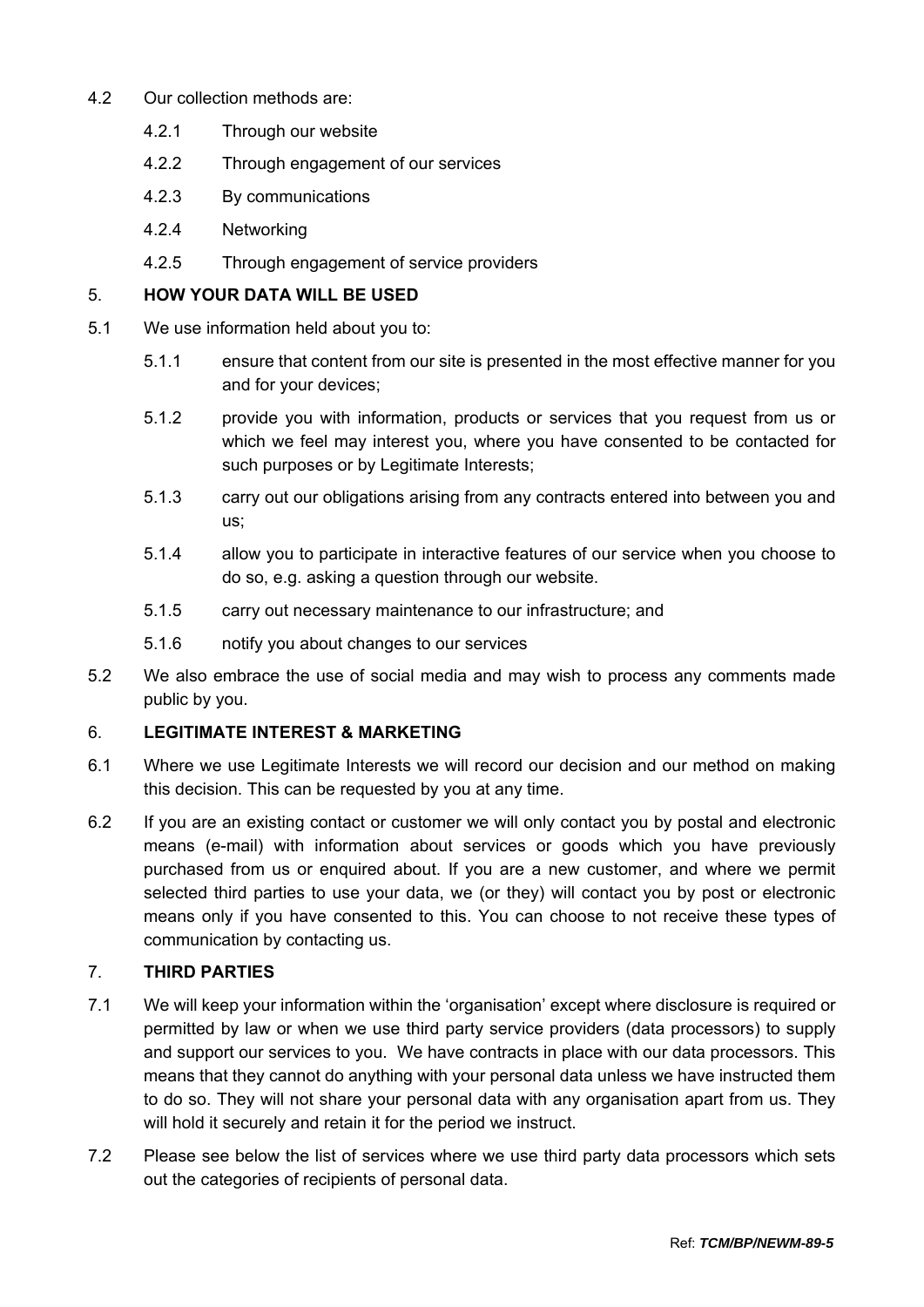| <b>SERVICE PROVIDED</b>                     |
|---------------------------------------------|
| IT Provider - Cloud Service - IT<br>Support |
| Email Provider                              |
|                                             |
| Secure document disposal service            |
| Internal HR systems provider                |
| <b>Storage Facility</b>                     |
| Cleaning service (Offices)                  |
| Accountants                                 |

### 8. **DATA RETENTION**

Our data retention policy is dictated by the Data Protection Laws and is available for inspection by submitting a written request using the contact details provided in this policy.

### 9. **DATA DELETION**

Under GDPR you have the right to erasure under specific circumstances. A request for your personal data to be deleted will be decided on a case by case basis and must be submitted in writing to the contact details provided in this policy.

## 10. **DATA CORRECTION**

We will correct or update your data without delay provided you make the request in writing to the contact details provided in this policy, clearly specifying which data is incorrect or out of date.

#### 11. **DATA INSPECTION**

- 11.1 We strive to be as open as we can be in terms of giving people access to their personal data. Individuals can find out if we hold any of their personal data by making a formal request under the Data Protection Laws. Such requests must be in writing to the contact details provided in this policy. If we do hold your personal data we will respond in writing within one calendar month of your request (where that request was submitted in accordance with this policy).
- 11.2 The information we supply will:
	- 11.2.1 Confirm that your data is being processed;
	- 11.2.2 Verify the lawfulness and the purpose of the processing;
	- 11.2.3 Confirm the categories of personal data being processed;
	- 11.2.4 Confirm the type of recipient to whom the personal data have been or will be disclosed, and
	- 11.2.5 Let you have a copy of the data in an intelligible form.
- 11.3 Please note that you may need to provide identification in order to prove who you are to access your data.
- 11.4 If you agree, we will try to deal with your request informally, for example by providing you with the specific information you need over the telephone.